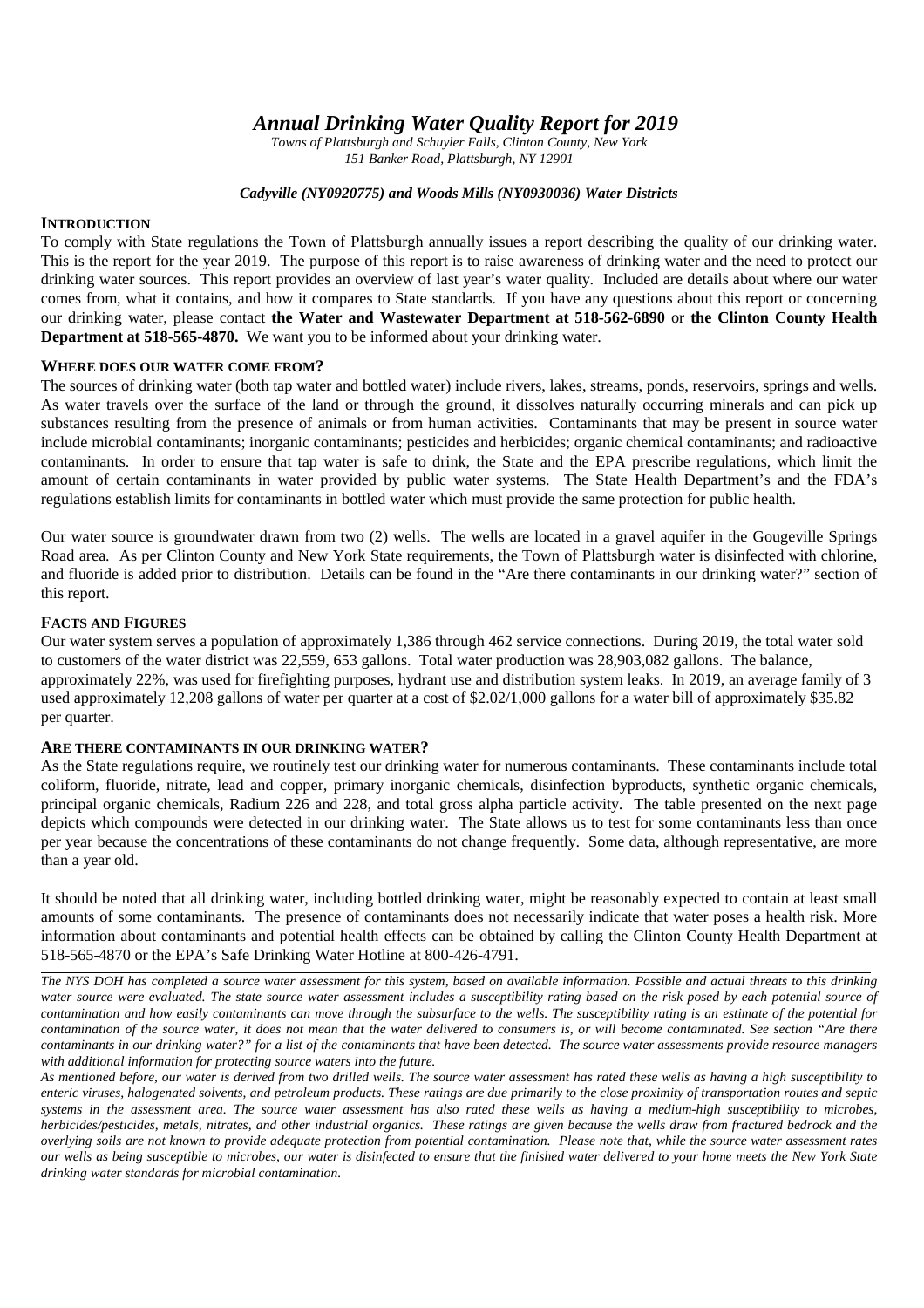# **This table shows the results of our monitoring for the period of January 1 to December 31, 2019.**

| <b>TEST RESULTS</b>                                                       |                         |                              |               |                       |                        |                |            |                                                                                                   |
|---------------------------------------------------------------------------|-------------------------|------------------------------|---------------|-----------------------|------------------------|----------------|------------|---------------------------------------------------------------------------------------------------|
| Contaminant                                                               | <b>Violation</b><br>Y/N | <b>Sample</b><br><b>Date</b> | <b>Result</b> | Range<br>Detected/RAA | Unit<br><b>Measure</b> | <b>MCLG</b>    | <b>MCL</b> | <b>Likely Source</b><br>of Contamination                                                          |
| <b>Disinfection Byproducts</b>                                            |                         |                              |               |                       |                        |                |            |                                                                                                   |
| <b>Total Trihalomethanes</b><br>Cadyville (TTHM)<br>Woods Mills (TTHM)    | N<br>N                  | 7/12/18<br>8/21/17           | 1.8<br>3.5    |                       | $u\,g/l$               | NA             | 80         | By-product of drinking water<br>chlorination needed to kill harmful<br>organisms                  |
| <b>Inorganic Contaminants</b>                                             |                         |                              |               |                       |                        |                |            |                                                                                                   |
| Fluoride $(a)$<br>Cadyville                                               | N                       | Monthly                      | 0.5           | $0.4 \text{ to } 0.6$ | mg/1                   | 4              | 2.2        | Water additive that promotes strong<br>teeth; Erosion of natural deposits                         |
| <b>Nitrate</b><br>Cadyville                                               | N                       | 4/8/19                       | 0.88          |                       | mg/L                   | 10             | 10         | Runoff from fertilizer use:<br>Leaching from septic tanks,<br>sewage; Erosion of natural deposits |
| Lead $(b, c)$<br>$90th$ percentile (13 samples)<br>Cadyville/Woods Mills  | $\mathbf N$             | 6/5/18                       | 1.7           | BRL to 3.5            | ug/L                   | NA             | $AL=15$    | Corrosion of household plumbing<br>systems; Erosion of natural<br>deposits                        |
| Copper $(b,c)$<br>$90th$ percentile (13 samples)<br>Cadyville/Woods Mills | $\mathbf N$             | 6/5/18                       | 0.14          | 0.032 to 0.15         | mg/L                   | 1.3            | $AL=1.3$   | Corrosion of household plumbing<br>systems; Erosion of natural<br>deposits                        |
| <b>Barium</b><br>Cadyville                                                | N                       | 5/29/18                      | 0.011         |                       | mg/L                   | $\overline{2}$ | 2          | Discharge of drilling wastes;<br>Discharge from metal refineries;<br>Erosion of natural deposits  |
| <b>Principal Organic Contaminates</b>                                     |                         |                              |               |                       |                        |                |            |                                                                                                   |
| <b>Chloroform</b><br>Cadyville                                            | $\mathbf N$             | 5/29/18                      | 0.7           |                       | ug/L                   | NA             | 5          | By-product of drinking water<br>chlorination needed to kill harmful<br>organisms                  |
| <b>Bromodichloromethane</b><br>Cadyville                                  | $\mathbf N$             | 5/29/18                      | 0.7           |                       | $\text{ug/L}$          | NA             | 5          | By-product of drinking water<br>chlorination needed to kill harmful<br>organisms                  |
| <b>Dibromochlormethane</b><br>Cadyville                                   | $\mathbf N$             | 5/29/18                      | 0.5           |                       | ug/L                   | NA             | 5          | By-product of drinking water<br>chlorination needed to kill harmful<br>organisms                  |

#### **NOTES:**

*a.* The result is the average for the year 2019.

*b.* The action levels for lead and copper were not exceeded at any of the test sites.

*c*. The result represents the 90<sup>th</sup> percentile of the sites tested. A percentile is a value on a scale of 100 that indicates the percent of a distribution that is equal to or below it. The 90<sup>th</sup> percentile is equal to or greater than 90% of the lead and/or copper values detected in our water system. A total of thirteen samples were collected in the Cadyville and Woods Mills water systems and the 90<sup>th</sup> percentile was the second highest value.

*d.* The State allows us to monitor for some contaminants less than once per year because the concentrations of these contaminants do not change frequently. Some of our data, though representative, are more than a year old.

#### **DEFINITIONS:**

*Maximum Contaminant Level (MCL): The highest level of a contaminant that is allowed in drinking water. MCLs are set as close to the MCLGs as feasible. Maximum Contaminant Level Goal (MCLG): The level of a contaminant in drinking water below which there is no known or expected risk to health. MCLGs allow for a margin of safety.*

*Maximum Residual Disinfectant Level (MRDL): The highest level of a disinfectant allowed in drinking water. There is convincing evidence that addition of a disinfectant is necessary for control of microbial contaminants.*

*Maximum Residual Disinfectant Level Goal (MRDLG): The level of a drinking water disinfectant below which there is no known or expected risk to health. MRDLGs do not reflect the benefits of the use of disinfectants to control microbial contamination.*

*Action Level (AL): The concentration of a contaminant, which if exceeded, triggers treatment or other requirements, which a water system must follow. Treatment Technique (TT): A required process intended to reduce the level of a contaminant in drinking water.*

*Non-Detects (ND): Laboratory analysis indicates that the constituent is not present.*

*Milligrams per liter (mg/l): Corresponds to one part of liquid in one million parts of liquid (parts per million - ppm).*

*Micrograms per liter (ug/l): Corresponds to one part of liquid in one billion parts of liquid (parts per billion - ppb).*

*Picocuries per liter (pCi/l): A measure of the radioactivity in water.*

*RAA: Running annual average.*

*BRL: Below reportable level.*

# **WHAT DOES THIS INFORMATION MEAN?**